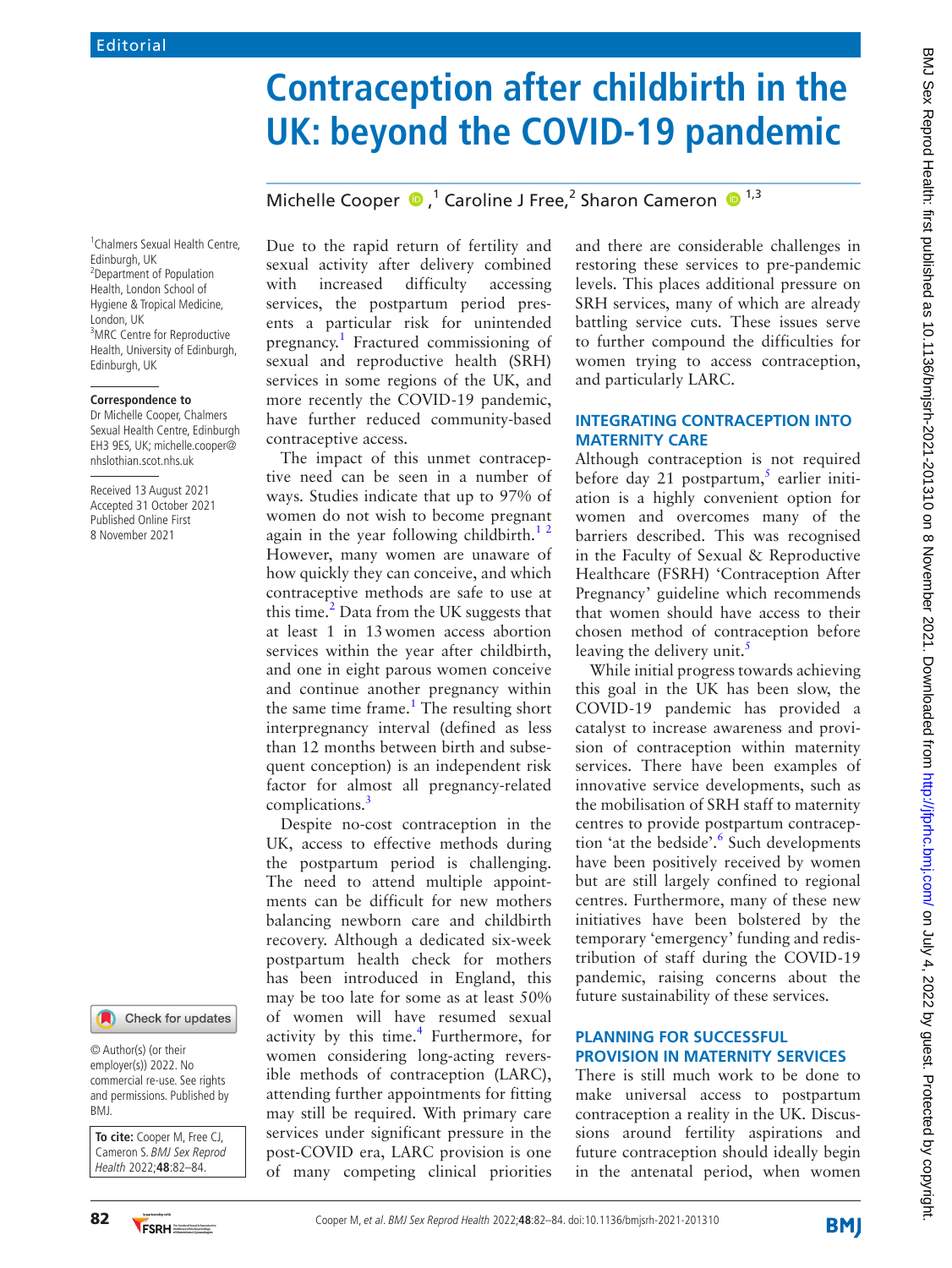and couples have time to fully consider their options. A routine antenatal contraceptive discussion can be successfully incorporated into pregnancy care pathways[.7](#page-1-6) Women should have access to reliable information in a range of formats to suit their needs, reinforced by discussion with their maternity care provider, and be supported to include an individualised plan for postpartum contraception in their birth plan. In order to support informed choice, and to ensure women do not feel pressured towards choosing any particular method, a full range of contraceptive methods should be available in the maternity setting (including LARC).

Training and education is central to expanding the provision of contraception within maternity services. The FSRH have introduced an 'insertion only' qualification in implant insertion, recognising the specific training needs of these professionals. For newer techniques such as postpartum intrauterine device (IUD) insertion, a formal training qualification is yet to be developed. However, this has been successfully introduced in some regions using tailored versions of existing Royal College of Obstetricians & Gynaecologists' resources and could be replicated else-where.<sup>[8](#page-2-0)</sup> Recognising the challenges of 'scaling up' these interventions, there are an increasing number of implementation-based strategies proposed to support expansion of these services.<sup>[9](#page-2-1)</sup>

While maternity services are absolutely integral to the success of postpartum contraception initiatives, the role of community-based providers should not be overlooked. SRH clinicians and general practitioners have an important role in training and championing postpartum contraception services.[10](#page-2-2) In addition, for women who have had a postpartum IUD insertion, the follow-up thread check can be managed in a community setting.

#### **WHAT NEXT FOR POSTPARTUM CONTRACEPTION?**

As we emerge from the COVID-19 pandemic, there is an opportunity to review how postpartum contraceptive services are delivered and adapt these to meet the needs of women.

To support informed and universal access, a systemswide approach should be adopted to facilitate contraceptive discussion between maternity care providers and women. Consideration should also be given to how digital technology can supplement these discussions, including providing remote support for women who remain undecided about their future contraceptive use or assisting them in accessing their chosen method.

This should be coupled with innovative models of method provision in the postpartum setting. Delivering contraception in women's homes or training midwives to insert LARC while they are in the maternity unit can reduce access barriers and allow expanded and equitable contraceptive choice.<sup>11</sup> Access to practical training

in implant and IUD insertion should be improved to encourage maternity care providers to offer these services, and contraception should form part of the core curriculum for midwifery and obstetric trainees.

There are undeniable benefits of improved access to postpartum contraception. Investing in these services supports the 'life course' approach to women's health (as advocated by many public health strategies in the UK) and can lead to improved outcomes for women and their babies.

**Twitter** Michelle Cooper [@CoopMhc](https://twitter.com/CoopMhc)

**Contributors** MC researched and prepared the manuscript. All authors reviewed, amended and approved the final version.

**Funding** The authors have not declared a specific grant for this research from any funding agency in the public, commercial or not-for-profit sectors.

**Competing interests** None declared.

**Patient and public involvement** Patients and/or the public were not involved in the design, or conduct, or reporting, or dissemination plans of this research.

**Patient consent for publication** Not applicable.

**Provenance and peer review** Not commissioned; externally peer reviewed.

This article is made freely available for personal use in accordance with BMJ's website terms and conditions for the duration of the covid-19 pandemic or until otherwise determined by BMJ. You may download and print the article for any lawful, non-commercial purpose (including text and data mining) provided that all copyright notices and trade marks are retained.

#### **ORCID iDs**

Michelle Cooper <http://orcid.org/0000-0003-3367-3749> Sharon Cameron <http://orcid.org/0000-0002-1168-2276>

### **REFERENCES**

- <span id="page-1-0"></span>1 Heller R, Cameron S, Briggs R, *et al*. Postpartum contraception: a missed opportunity to prevent unintended pregnancy and short inter-pregnancy intervals. *[J Fam Plann](http://dx.doi.org/10.1136/jfprhc-2014-101165)  [Reprod Health Care](http://dx.doi.org/10.1136/jfprhc-2014-101165)* 2016;42:93–8.
- <span id="page-1-1"></span>2 Thwaites A, Logan L, Nardone A, *et al*. Immediate postnatal contraception: what women know and think. *[BMJ Sex Reprod](http://dx.doi.org/10.1136/bmjsrh-2018-200078)  [Health](http://dx.doi.org/10.1136/bmjsrh-2018-200078)* 2018;45:111–7.
- <span id="page-1-2"></span>3 Smith GCS, Pell JP, Dobbie R. Interpregnancy interval and risk of preterm birth and neonatal death: retrospective cohort study. *[BMJ](http://dx.doi.org/10.1136/bmj.327.7410.313)* 2003;327:313.
- <span id="page-1-3"></span>4 McDonald EA, Brown SJ. Does method of birth make a difference to when women resume sex after childbirth? *[BJOG](http://dx.doi.org/10.1111/1471-0528.12166)* 2013;120:823–30.
- <span id="page-1-4"></span>5 Faculty of Sexual & Reproductive Healthcare. Contraception after pregnancy guideline, 2017. Available: [https://www.fsrh.](https://www.fsrh.org/documents/contraception-after-pregnancy-guideline-january-2017/) [org/documents/contraception-after-pregnancy-guideline](https://www.fsrh.org/documents/contraception-after-pregnancy-guideline-january-2017/)[january-2017/](https://www.fsrh.org/documents/contraception-after-pregnancy-guideline-january-2017/) [Accessed 13 Aug 2021].
- <span id="page-1-5"></span>6 Campbell KJ, Barlow-Evans R, Jewell S, *et al*. 'Our COVID-19 cloud silver lining': the initiation and progress of postnatal contraception services during the COVID-19 pandemic in a UK maternity hospital. *[BMJ Sex Reprod Health](http://dx.doi.org/10.1136/bmjsrh-2020-200764)* 2021;47:224–7.
- <span id="page-1-6"></span>7 Cameron ST, Craig A, Sim J, *et al*. Feasibility and acceptability of introducing routine antenatal contraceptive counselling and provision of contraception after delivery: the APPLES pilot evaluation. *[BJOG](http://dx.doi.org/10.1111/1471-0528.14674)* 2017;124:2009–15.